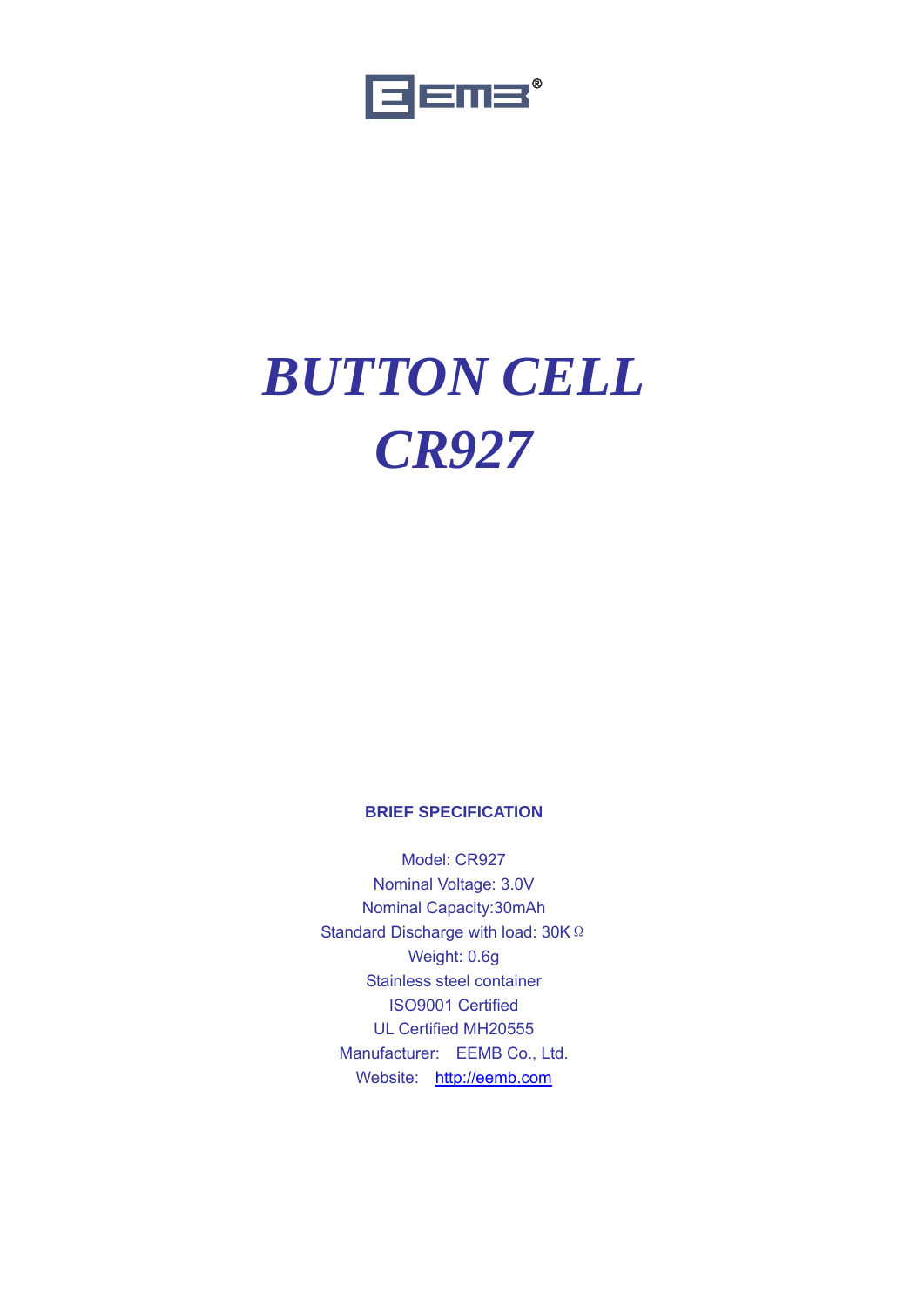

### *Lithium Coin battery structure*

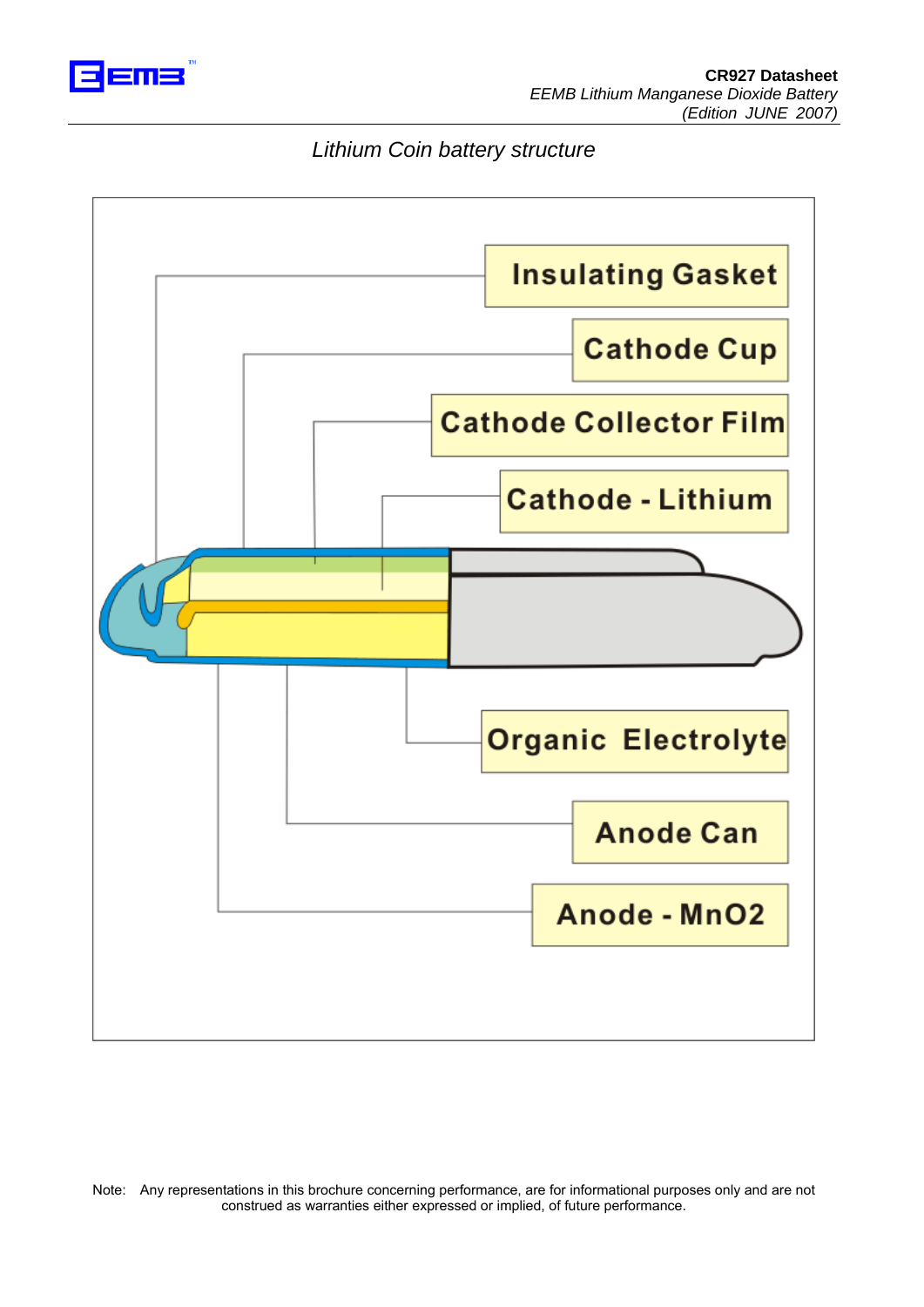

# EEMB CR927 Button Cell STANDARD SPECIFICATION

## **CONTENT**

- 1. SUBJECT
- 2. GENERAL FEATURES AND APPLICATIONS
- 3. GENERAL SPECIFICATIONS
- 4. PERFORMANCE AND TEST METHODS
- 5. VISUAL ASPECT
- 6. PRECAUTIONS IN USING
- 7. STORAGE AND MOUNT
- 8. SAFETY
- 9. BATTERY CHARACTERISTICS
- 10. UNTAGGED CELL DIMENSIONS
- 11. MEMORY BACKUP CIRCUIT DESIGN SUGGESTION

# ---------------------------------------------------------------------------------------------------------------------------------------------

**1. SUBJECT** 

This specification presents typical and guaranteed ex-work values of the Lithium Manganese Dioxide Button Cells (Li / MnO<sub>2</sub>), of Model CR927

Manganese dioxide (MnO<sub>2</sub>) is used for the active cathode material, and high voltage, high activity lithium metal for the anode material. Battery discharge reactions are as follows:

| Anode reaction:   | $1i + i^+ + e^-$                               |
|-------------------|------------------------------------------------|
| Cathode reaction: | $Mn^{(IV)}O_2 + Li^+ + e^ Mn^{(III)}O_2$ (Li+) |
| Total reaction:   | $Mn^{(IV)}O_2 + Li^+$ $Mn^{(III)}O_2$ (Li+)    |

#### **2. LI-MnO2 BUTTON CELL FEATURES AND APPLICATIONS**

#### *Features:*

- $\triangleright$  Light Weight, High Voltage and High Energy Density
- ¾ Excellent Stable Discharge Characteristics
- ¾ Outstanding Temperature Characteristics
- ¾ Excellent Leakage Resistance
- $\triangleright$  Excellent Long-term Reliability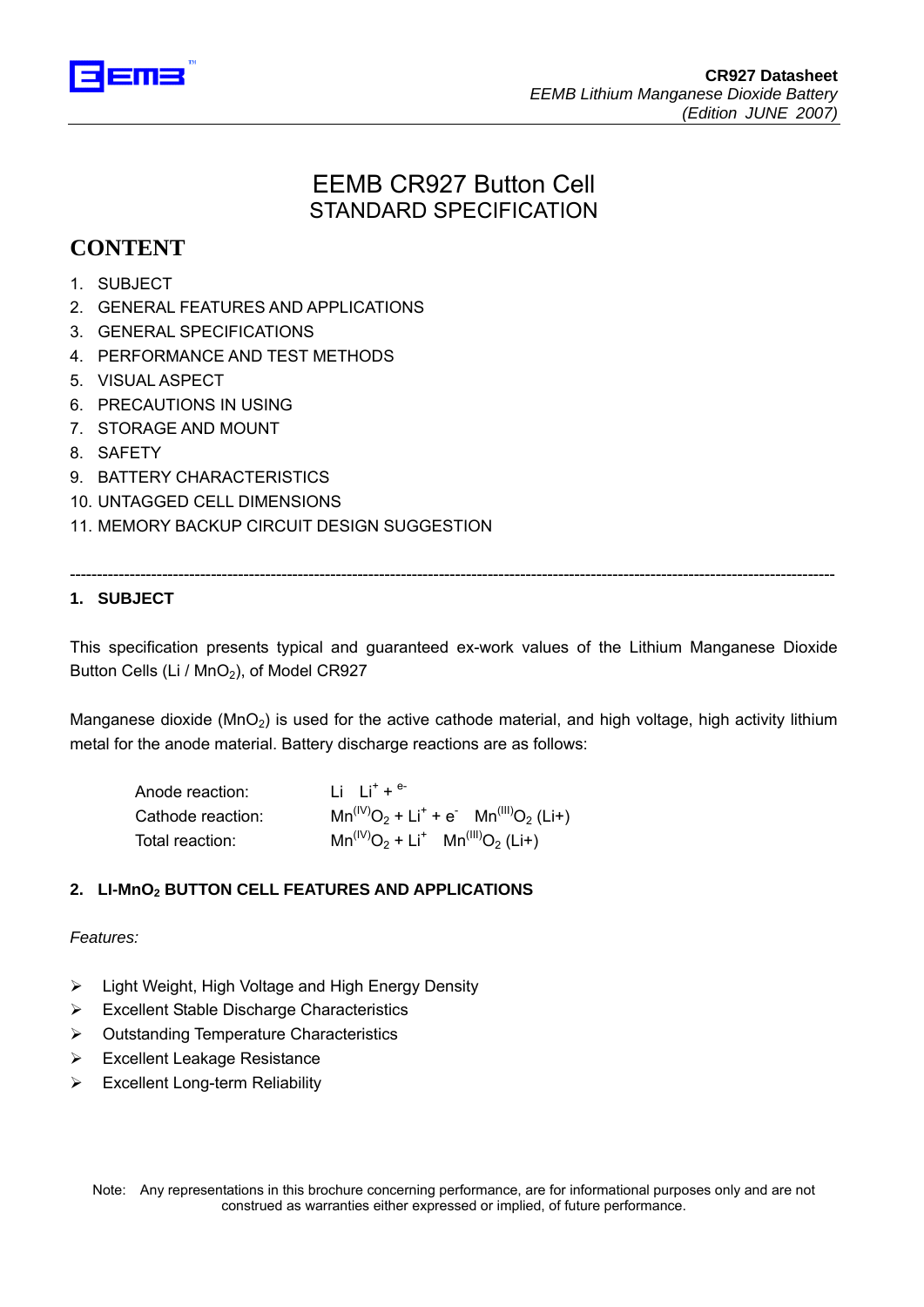

- ¾ Watches
- $\triangleright$  Calculators
- ¾ PC notebooks
- ¾ Electronic Keys
- ¾ Card-Type Radios
- ¾ IC Cards
- ¾ Memory Cards
- ¾ Medical Equipment
- ¾ CMOS memory backup

#### **3. GENERAL SPECIFICATION**

#### **3.1**

| Item                   |                           | Unit            | Specifications  | Conditions                                             |  |  |
|------------------------|---------------------------|-----------------|-----------------|--------------------------------------------------------|--|--|
| Nominal Voltage        |                           | V               | 3.0             | <b>Standard Discharge</b>                              |  |  |
| Nominal Capacity       |                           | mAh             | 30              | Standard discharge with load                           |  |  |
|                        |                           |                 |                 | $30k\Omega$                                            |  |  |
| Storage temperature    |                           | $^0C$           | $0 - 35$        |                                                        |  |  |
| <b>Standard Weight</b> |                           | g               | 0.6             | Unit cell                                              |  |  |
| Dimension              |                           | <b>Diameter</b> | $9.5(+ 0.2mm)$  |                                                        |  |  |
|                        |                           | Height          | $2.7 (+ 0.3mm)$ |                                                        |  |  |
| Discharge              | Initial                   | Standard        | 300h            | with<br>Continuous<br>discharge                        |  |  |
|                        |                           | Minimum         | 280h            | 2.0V<br>$30k$ $\Omega$<br>till<br>load<br>$\mathbf{r}$ |  |  |
|                        | After 12<br><b>Months</b> | Standard        | 285h            | end-voltage at $20 \sim 25$ <sup>o</sup> C             |  |  |
|                        | Storage                   | Minimum         | 270h            |                                                        |  |  |

#### **3.2**

| ITEM                | <b>CONDITIONS</b>                                                                                                           | <b>CHARACTERISTICS</b> |
|---------------------|-----------------------------------------------------------------------------------------------------------------------------|------------------------|
| Self-discharge rate | Stored for 12 months at room<br>temperature, then continuously<br>discharged with $30k\Omega$ load till<br>2.0v end-voltage | $\leq 5\%$             |

#### **4.0 PERFORMANCE AND TEST METHODS**

 Unless otherwise stated, all the testing is carried out under the condition: environmental temperature, 20 °C~25 °C; environmental humidity, 65 ± 20%. Please refer to Table 4.1

#### **4.1Characteristics**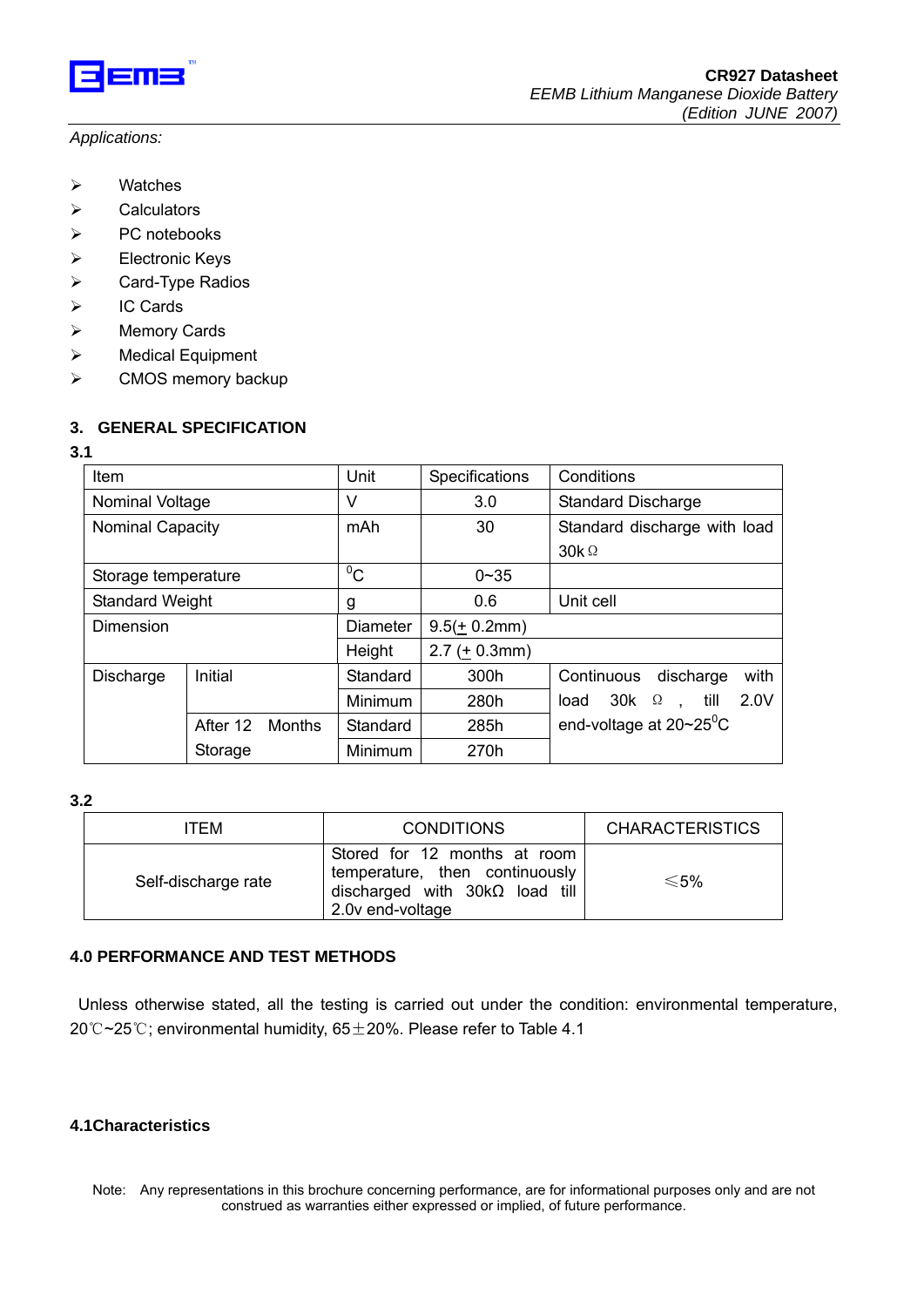

#### **CR927 Datasheet**

*EEMB Lithium Manganese Dioxide Battery (Edition JUNE 2007)*

| <b>No</b>              | <b>ITEM</b>                                         | <b>TEST METHODS</b>                                                                                                                                                                     | <b>STANDARED</b>                                   |                           |
|------------------------|-----------------------------------------------------|-----------------------------------------------------------------------------------------------------------------------------------------------------------------------------------------|----------------------------------------------------|---------------------------|
| 1<br><b>Dimensions</b> | Using vernier caliper (accuracy $\geq 0.02$ ) while | <b>Diameter</b>                                                                                                                                                                         | $9.5$ (-0.2) mm                                    |                           |
|                        | avoiding short-circuit                              | Height                                                                                                                                                                                  | $2.7(-0.2)$ mm                                     |                           |
| 2                      | Appearance                                          | Eyeballing                                                                                                                                                                              | Bright, clean, no rust, no<br>leakage, And no flaw |                           |
| 3                      | Capacity                                            | Continuously discharge for 8 hours with load<br>30k $\Omega$ , temperature at 20~25°C, humidity at<br>$65 \pm 20\%$ till 2.0v end-voltage (for fresh<br>battery only: within 3 months)  | $\geqslant$ 300h                                   |                           |
| 4                      | <b>Vibration test</b>                               | Put battery on the platform of the vibrations<br>machine, start the machine and adjust the<br>frequency form 10 times per minute to 15<br>times per minute. keep it running for an hour | Characteristics keep stability                     |                           |
| 5                      | Leakage at<br>high<br>temperature                   | Stored under temperature $(45^{\circ}$ C) for 30 days                                                                                                                                   |                                                    | Leakage rate $\leq 0.6\%$ |
| 6                      | Over<br>discharge<br>Test                           | After 2.0V end-voltage,<br>continuously<br>discharged for 5 hours                                                                                                                       |                                                    | No leakage allowed        |

**Note: Typical values relative to cells stored for three month or less at + 30**℃ **max.** 

#### **5.0 VISUAL ASPECT**

The cell must not show any trace of the following:

¾ Dents; Bulging; Leakage; Corrosion

#### **6.0 PRECAUTIONS IN USING**

- $\triangleright$  Use Nickel-plated iron or stainless steel for the terminals that contact the battery.
- $\triangleright$  Make sure that terminal contact pressure is 50g minimum, for a stable contact.
- $\triangleright$  Keep the battery and contact terminal surfaces clean and free from moisture and foreign matter.
- $\triangleright$  Before inserting the battery, check the battery contact terminals to make sure they are normal, not bent or damaged. (Bent terminals may not make good contact with the battery or may cause it to short circuit.)
- $\triangleright$  When the batteries are piled up in a disorderly way, their positive and negative terminals may short-circuit, consuming some batteries while charging others, causing them to explode.
- $\triangleright$  Lithium batteries that are almost exhausted can output a voltage that is almost the same as that of a new battery: Please does not judge a battery only with a Voltmeter. Avoid using a mixture of old and new batteries; replace all batteries in a set with new one.
- $\triangleright$  Lithium batteries require a period of time to reach their normal voltage again after even a slight short circuit. Therefore, should the battery is short-circuited, wait an adequate long time for batteries to recover before measuring their electrical characteristics.
- $\triangleright$  Use a high impedance (1M or higher) voltmeter to measure battery voltage.
- $\triangleright$  Battery characteristics vary with type and grade, even when batteries are the same size and shape. When replacing batteries with new ones, be sure to carefully check the symbols and numbers on them.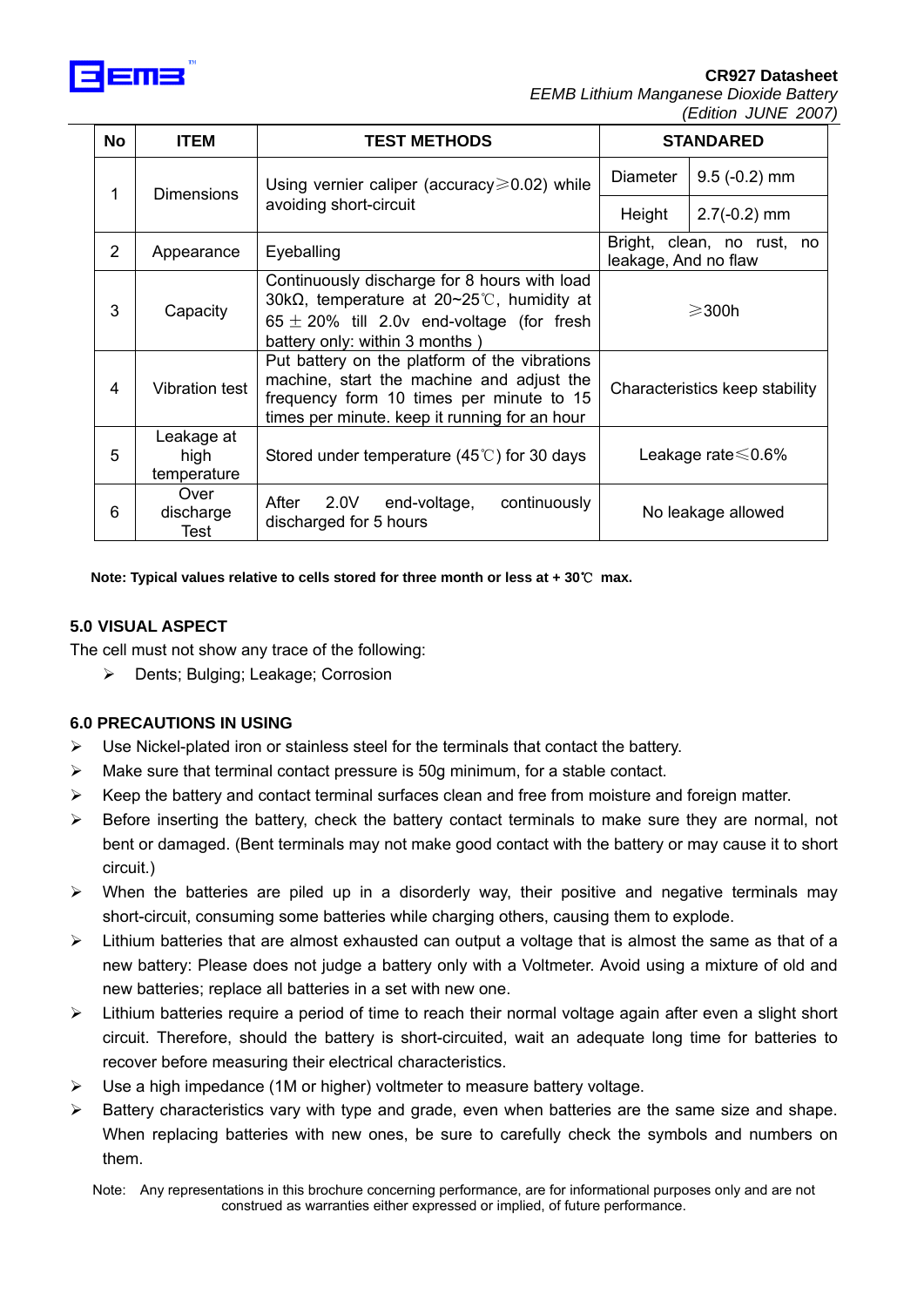

#### **6.0 STORAGE AND MOUNT**

The cell should be preferably stored in dry and cool conditions. +60 °C 120 days stored condition is the equivalent of 6 years at room temperature (+21 °C)

Button lithium batteries need special method to avoid short-circuiting before and after they are installed. As short circuits tend to occur in the following cases, please take care when handing the batteries.

#### *7.1. Overlapping Batteries*

A Button lithium battery is shaped as shown below. It has exposed positive and negative metallic surfaces with a thin cylindrical seal, called the gasket, in between.



When batteries are overlapped or mixed together in a disorder way, their positive and negative terminals touch each other, causing short circuits.



#### *7.2. Batteries put in a Metallic Container or on a Metallic Plate*

Similar to the overlapping battery problem, when batteries are put in a metallic container or on a metallic plate, their positive and negative terminals may short circuit through the conductive surface depending on the placement



*7.3. When a Battery is Held with Tweezers*

When held with a pair of metallic tweezers as shown below, the battery short-circuits through the tweezers



Metallic Tweezers

*7.4. When Battery Lead Plates Touch Each Other*

When battery lead plates bend and touch each other or either terminal, the battery short-circuits.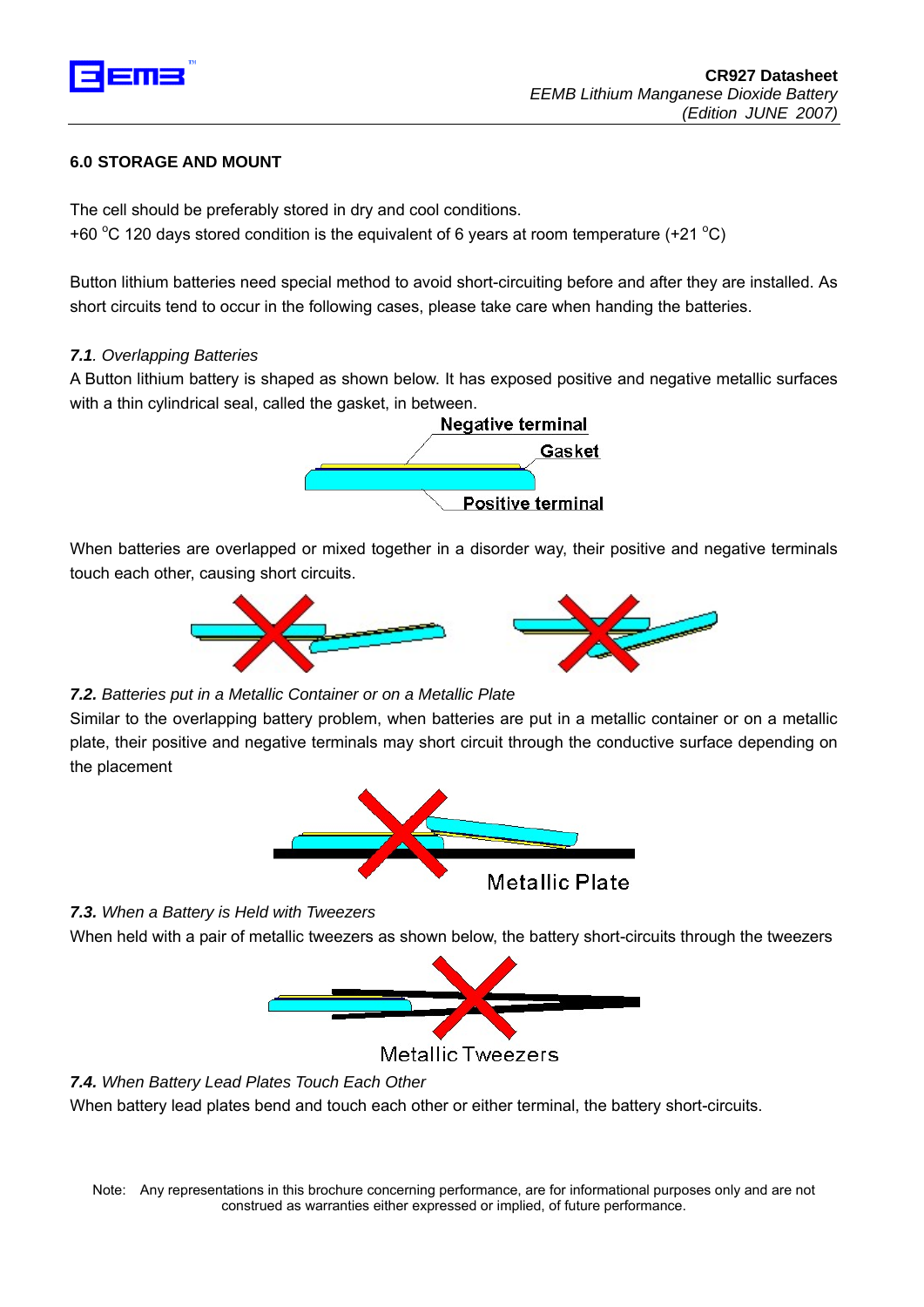

 **CR927 Datasheet**  *EEMB Lithium Manganese Dioxide Battery (Edition JUNE 2007)*



#### *7.5. Solder Bridges*

Solder may bridge between board conductors, short-circuiting and draining battery.

#### *7.6. Short-circuited though Soldering Iron*

Similar to solder bridging, when the circuit board wiring is short-circuited by a soldering iron for an extended period, the battery is drained and consumed. Complete manual soldering within 5 seconds.

#### *7.7. Shorts through Piled Circuit Board*

When circuit boards with batteries are piled on top of one another, their conductive traces may touch, and form a battery discharge circuit that consumes the battery's power.

#### *7.8. Discharge through Conductive Electrostatic Prevention Mats*

Conductive mats are widely used to prevent static electricity from destroying semiconductors. If a circuit board with a battery mounted in put on a conductive mat, the soldered conductors may touch the mat, providing a discharge path for the battery.

#### *7.9. Improper Battery Mounting Polarity*

When the battery's positive (+) and negative (-) terminals are backward with respect to the battery mounting's polarity marks, the battery may be discharged, depending on the type of electric circuit. *7.10. Solder*

When the battery's lead plates are dipped in a molten solder bath, the battery is temporarily short-circuited. Therefore, complete dipping within 5 seconds.

#### **7.0 SAFETY**

Battery Handing Precautions to Ensure Complete Safety

Lithium batteries contain inflammable materials, such as lithium and organic solvents. Improper battery handing, particularly during transit and storage, may cause heating, explosions and fires.

#### *Please strictly observe the precautions below in handing lithium batteries.*

#### **WARNING!**

- $\triangleright$  DO NOT recharge, short-circuit, disassemble, deform, heat or place the battery near a direct flame. This battery contains flammable materials such as lithium and organic solvent and performing any of the above actions could cause it to ignite explode or become damaged.
- ¾ Keep this battery out of the reach of children. If it is swallowed, contact a physician immediately.
- When storing the battery or throwing it away, be sure to cover it with tape. If the battery comes into contact with other metal objects, it could ignite or become damaged.

#### **CAUTION!**

**Closely observe the following precautions. If the battery is used incorrectly, it could leak or become damaged, causing device trouble or injury.** 

Insert the battery with the "+" and "-" ends correctly oriented.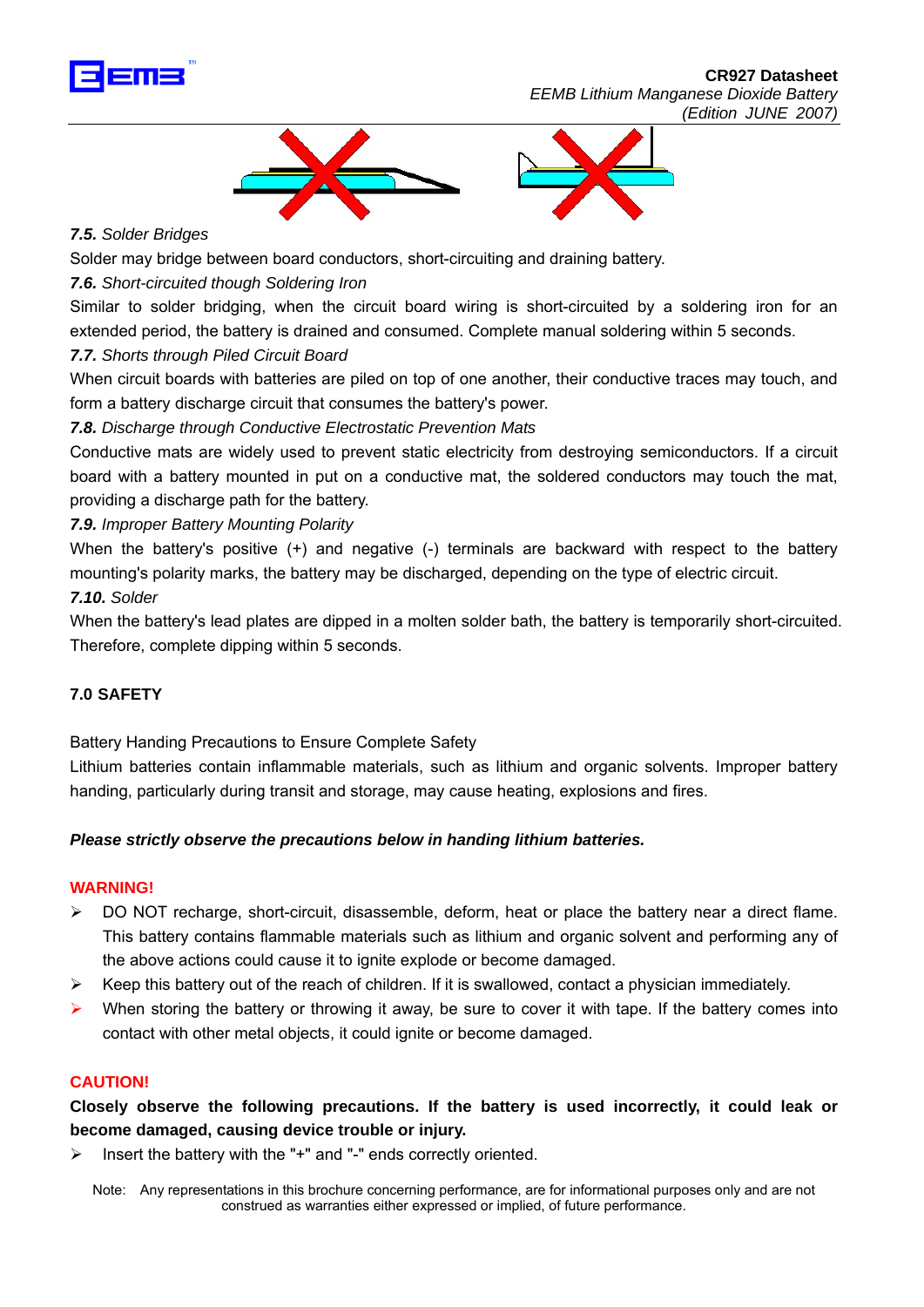

- ¾ If the battery is used together with new batteries, do not use it with a different type of battery.
- $\triangleright$  Do not apply solder directory to the battery.
- $\triangleright$  Avoid storing the battery in direct sunlight, or in excessively hot and humid locations.

#### **8.0 DISCHARGE CHARACTERISTICS**





#### **9.0 UNTAGGED CELL DIMENSIONS**